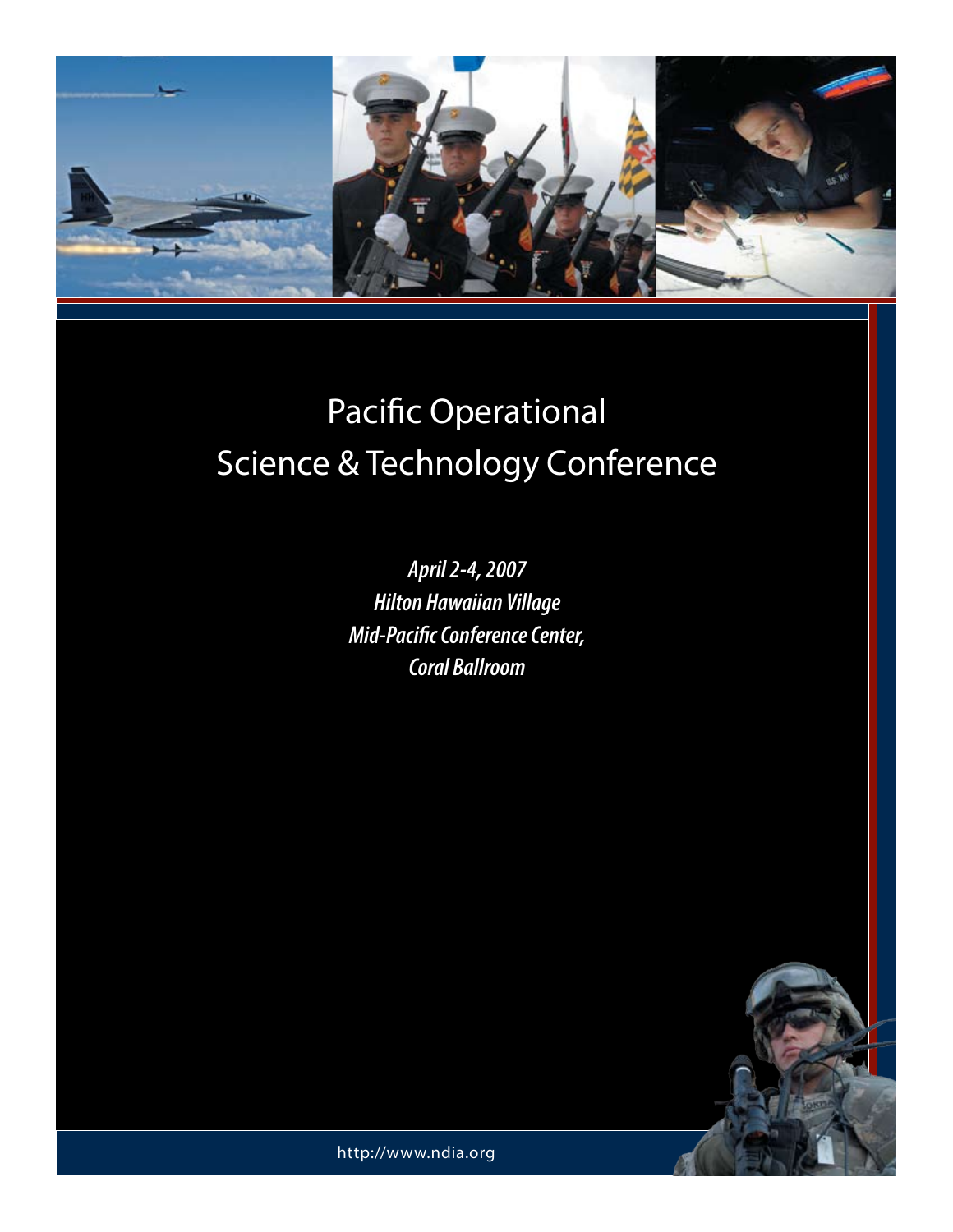# **Hilton Hawaiian Village Mid-Pacific Conference Center Coral Ballroom**

# **Monday, April 2, 2007**

| $5:00$ PM $-6:30$ PM | Registration and Ice Breaker Reception<br>Exhibit Hall, Coral Lounge |
|----------------------|----------------------------------------------------------------------|
|                      |                                                                      |

5:00 PM – 6:30 PM Exhibits Open, Coral Lounge

# **Tuesday, April 3, 2007**

*Coral Ballroom IV*

# **Pacific Theater Environment: Today and Beyond**

| $7:00$ AM $-$ 8:00 AM | Registration Open / Continental Breakfast<br>Exhibit Hall, Coral Lounge                                                          |
|-----------------------|----------------------------------------------------------------------------------------------------------------------------------|
| $7:00$ AM $-$ 8:00 AM | Exhibits Open<br>Coral Lounge                                                                                                    |
| 7:20 AM               | Administrative Remarks / Conference Overview<br>Dr. Charles H. Kimzey, PhD<br>Science & Technology Advisor, U.S. Pacific Command |
| 7:30 AM               | <b>Commander's Overview</b><br>Lieutenant General Dan Leaf, USAF<br>Deputy Commander, U.S. Pacific Command                       |

## *Current Theater Environment – FY07 –FY09*

# *HQ USPACOM*

| 8:00 AM   | <b>USPACOM J2</b><br>RADM Andrew M. Singer, USN<br>Director for Intelligence, J2, U.S. Pacific Command                                               |
|-----------|------------------------------------------------------------------------------------------------------------------------------------------------------|
| 8:15 AM   | <b>USPACOM J3</b><br><b>Brigadier General Martin Post, USMC</b><br>Deputy Director for Operations, J3, U.S. Pacific Command                          |
| 8:30 AM   | <b>USPACOM J4</b><br>Brigadier General Kenneth S. Dowd, USA<br>Director for Logistics, Engineering and Security Assistance, J4, U.S. Pacific Command |
| 8:45 AM   | <b>USPACOM J5</b><br>Rear Admiral Michael C. Tracy, USN<br>Director for Strategic Planning & Policy, J5, U.S. Pacific Command                        |
| 9:00 AM   | <b>Panel Discussion</b><br>Chair: Rear Admiral Michael C. Tracy, USN<br>Director for Strategic Planning and Policy, J5, U.S. Pacific Command         |
| $9:20$ AM | <b>Break</b><br>Coral Lounge                                                                                                                         |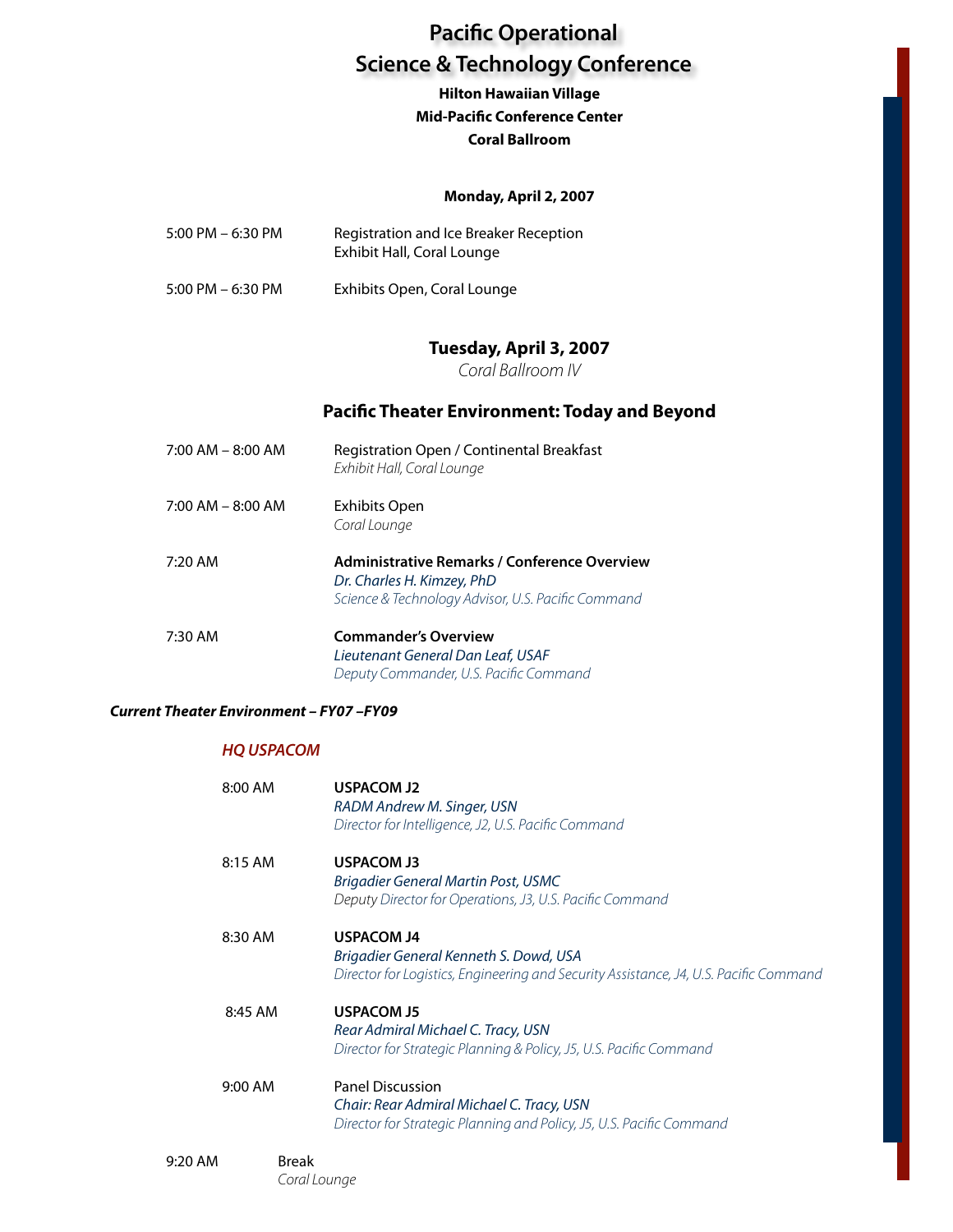# *Homeland Security Perspective*

| $9:40$ AM                        | <b>Department of Homeland Security</b><br>Rear Admiral, USN, (Retired), Jay Cohen<br>Under Secretary for Science & Technology |
|----------------------------------|-------------------------------------------------------------------------------------------------------------------------------|
| <b>International Perspective</b> |                                                                                                                               |
| $10:10$ AM                       | Australia<br>Dr. Roger Lough<br>Chief Defence Scientist<br>Defence Science and Technology Organization                        |
| 10:35 AM                         | <b>Singapore</b><br>Rear Admiral (Retired) Richard Lim<br>Chief Executive, Defence Science and Technology Agency              |
| $11:00$ AM                       | Republic of Korea<br>Dr. Tae In Choi<br>Vice President, Agency for Defense Development                                        |
| 12:00 PM                         | <b>Lunch -</b> Coral Ballroom V                                                                                               |

 **Keynote Speaker**  *Lieutenant General Dan Leaf, USAF Deputy Commander, U.S. Pacific Command*

1:30 PM – 7:00 PM Exhibits Open

# **LISTEN UP! Warfighter's Perspective**

| 1:30 PM | <b>CAPT Kirk Brinker, SOCPAC</b>                                                         |
|---------|------------------------------------------------------------------------------------------|
|         | SGM William Smith, USA, HQ USARPAC G357                                                  |
|         | <b>EODCS Michael Lentz, USN, EOD MU Five</b>                                             |
|         | <b>CSM Elroy Alcivar, USA, RDCOM</b>                                                     |
|         | SSG Keith Frain, USA, Tripler Army Medical Center                                        |
|         | SFC Kevin Kennedy, USA, SOCPAC                                                           |
|         | SGM Errol Snyder, USA, 1-21 1-21 Infantry, 25th ID                                       |
|         | SFC Mario Miramontiz, USA, 1-21 Infantry, 25th ID                                        |
|         | SGM George Garcia, USA, 1-21 Infantry, 25th ID                                           |
|         | SMSgt John Anipe, USAF, 25th Air Support Operations Squadron                             |
|         | SSG Tanner Catrett, USA, 706th EOD                                                       |
|         | SSG Brad Joehen, USA, 706th EOD                                                          |
| 2:30 PM | <b>Panel Discussion</b>                                                                  |
|         | Chair: Sergeant Major William T. Kinney, Senior Enlisted Leader,<br>U.S. Pacific Command |

2:50 PM Break  *Coral Lounge*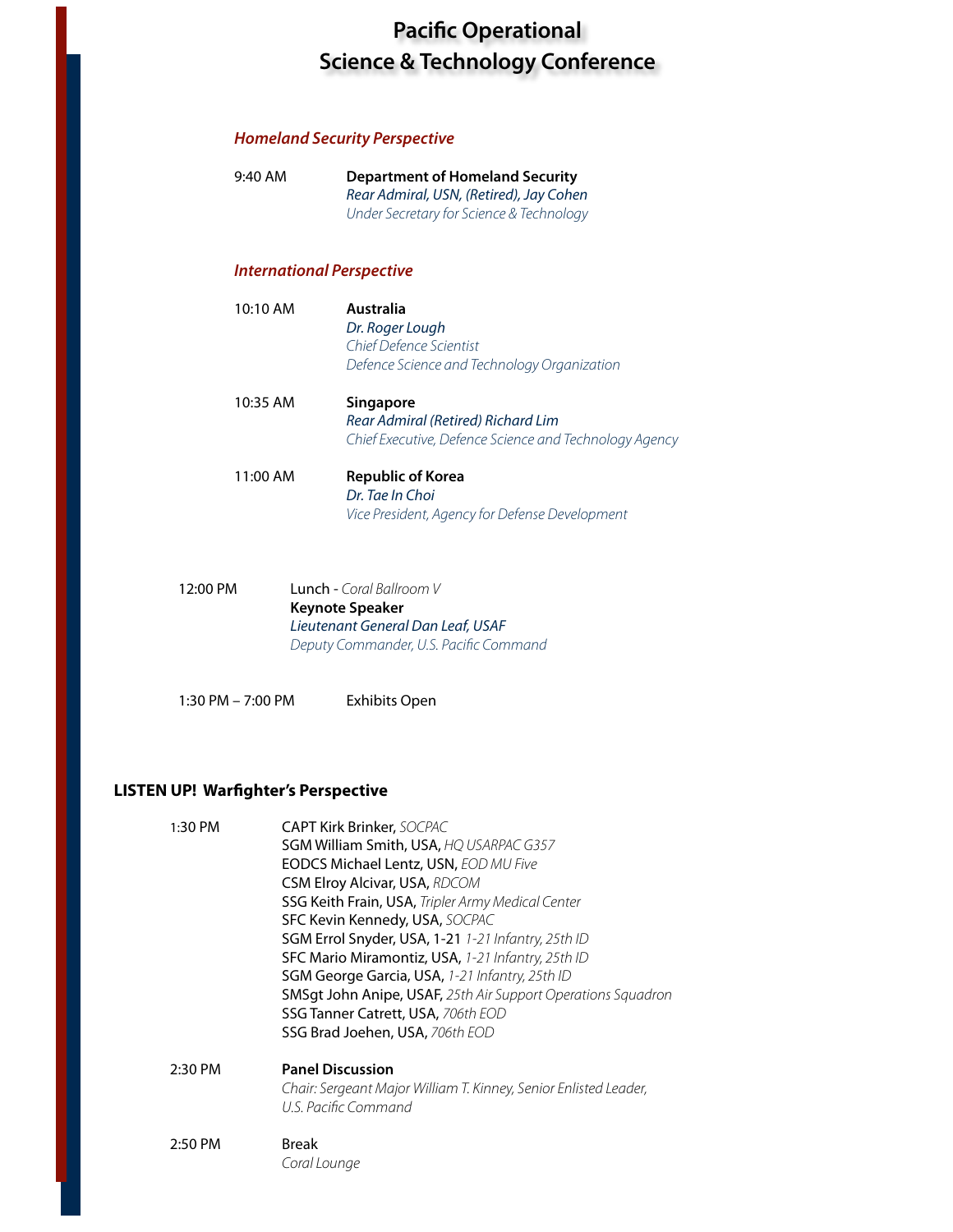#### *"Over The Horizon" Theater Challenges – FY10 and Beyond*

# 3:10 PM Panel Members: **General Larry D. Welch, USAF (Retired)**

 *CEO Institute for Defense Analysis and Former Air Force Chief of Staff*

**General Charles R. Holland, USAF (Retired)** 

 *Former Commander, U.S. Special Operations*

 **Admiral Thomas B. Fargo, USN (Retired)** *President, Trex Enterprises Corporation and Former Commander, U.S. Pacific Command*

- **Panel Chair: General Larry D. Welch, USAF (Retired)**  *CEO Institute for Defense Analysis and Former Air Force Chief of Staff*
- 5:30 PM Pre-Dinner Social Exhibit Hall *Exhibit Hall, Coral Lounge*
- 6:00 PM Banquet w/Special Guest Speaker Mr. Burt Rutan *Coral Ballroom V*

# **Wednesday, April 4, 2007**

# **Solutions to Theater Challenges**

*Coral Balroom IV*

- 7:00 AM Registration Open / Continental Breakfast  *Exhibit Hall, Coral Lounge*
- 7:00 8:00 AM Exhibits Open
- 7:50 AM Administrative Remarks / Program Overview *Dr. Charles H. Kimzey, Science & Technology Advisor U.S. Pacific Command*

# *Near Term Solutionsto Current Challenges- How the World will Change: FY07-FY09*

# *Military Services Research and Development*

| 8:00 AM   | Army Research and Development<br>Dr. Thomas H. Killion<br>Deputy Assistant Secretary for Research & Technology /<br>Chief Scientist, Department of the Army |
|-----------|-------------------------------------------------------------------------------------------------------------------------------------------------------------|
| $8:45$ AM | <b>Navy Research Enterprise</b><br>Rear Admiral William E. Landay, III, USN<br>Chief of Naval Research                                                      |
| $9:30$ AM | Air Force Research and Development<br>Major General Ted F. Bowlds, USAF<br>Commander, Air Force Research Laboratory                                         |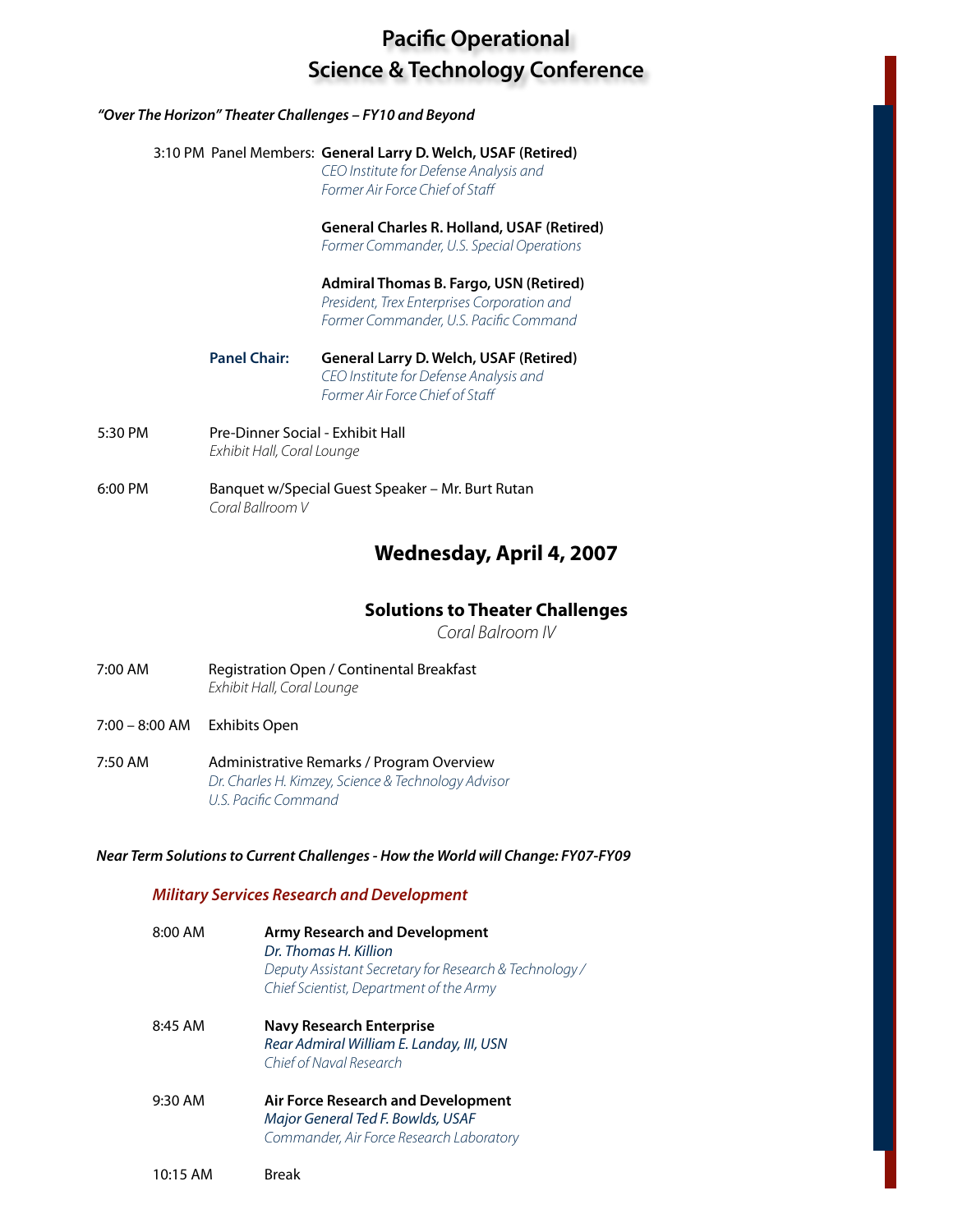| 10:35 AM                                   | Panel Discussion -<br>"How the research community can be more responsive to the Warfighter needs."<br>Chair: Mr. Vincent Vitto<br>President & CEO, Charles Stark Draper Laboratory, Inc. and<br>Vice Chairman, Defense Science Board |
|--------------------------------------------|--------------------------------------------------------------------------------------------------------------------------------------------------------------------------------------------------------------------------------------|
| <b>DoD Agency Research and Development</b> |                                                                                                                                                                                                                                      |
| 11:20 AM                                   | <b>DARPA</b><br>Dr. Larry B. Stotts<br>Deputy Director, Strategic Technology Office, DARPA                                                                                                                                           |
| 12:00 PM                                   | <b>OSD/Nuclear, Chemical, Biological</b><br>Dr. Thomas Hopkins<br>Acting Assistant to the Secretary of Defense (NCB)                                                                                                                 |
| 12:30 PM                                   | Lunch w/Guest Speaker - Coral Ballroom V<br>"Strategic Challenges in the Asia-Pacific Area"<br>Lieutenant General E.P. Smith, USA (Ret)<br>Director, Asia-Pacific Center for Security Studies                                        |
| 1:30 PM - 4:00 PM                          | Exhibits Open                                                                                                                                                                                                                        |
|                                            |                                                                                                                                                                                                                                      |

#### *Future Industry Solutions – FY10 and Beyond*

#### 1:45 PM **Industry Panel**

# Panel Members: **ISR - UAVs**

 *Mr. John Grabowsky VP & GM - Small UAVs, AeroVironment* 

#### **Air & Missile Defense**

*Mr. Dave Kier VP & Managing Director - Protection Lockheed Martin Corporation*

## **Maritime Domain Awareness**

*Mr. Tom Williams VP Advanced Concepts, Integrated Systems Sector Northrop Grumman Corporation*

#### **Undersea Warfare**

*Mr. Roger Bagbey*

*SVP & Group Manager - Engineering and Technology Center Alion Science & Technology* 

### 2:45 PM **Panel Discussion**

 Panel Chair: **Dr. Ray O. Johnson**  *SVP & CTO, Lockheed Martin Corporation*